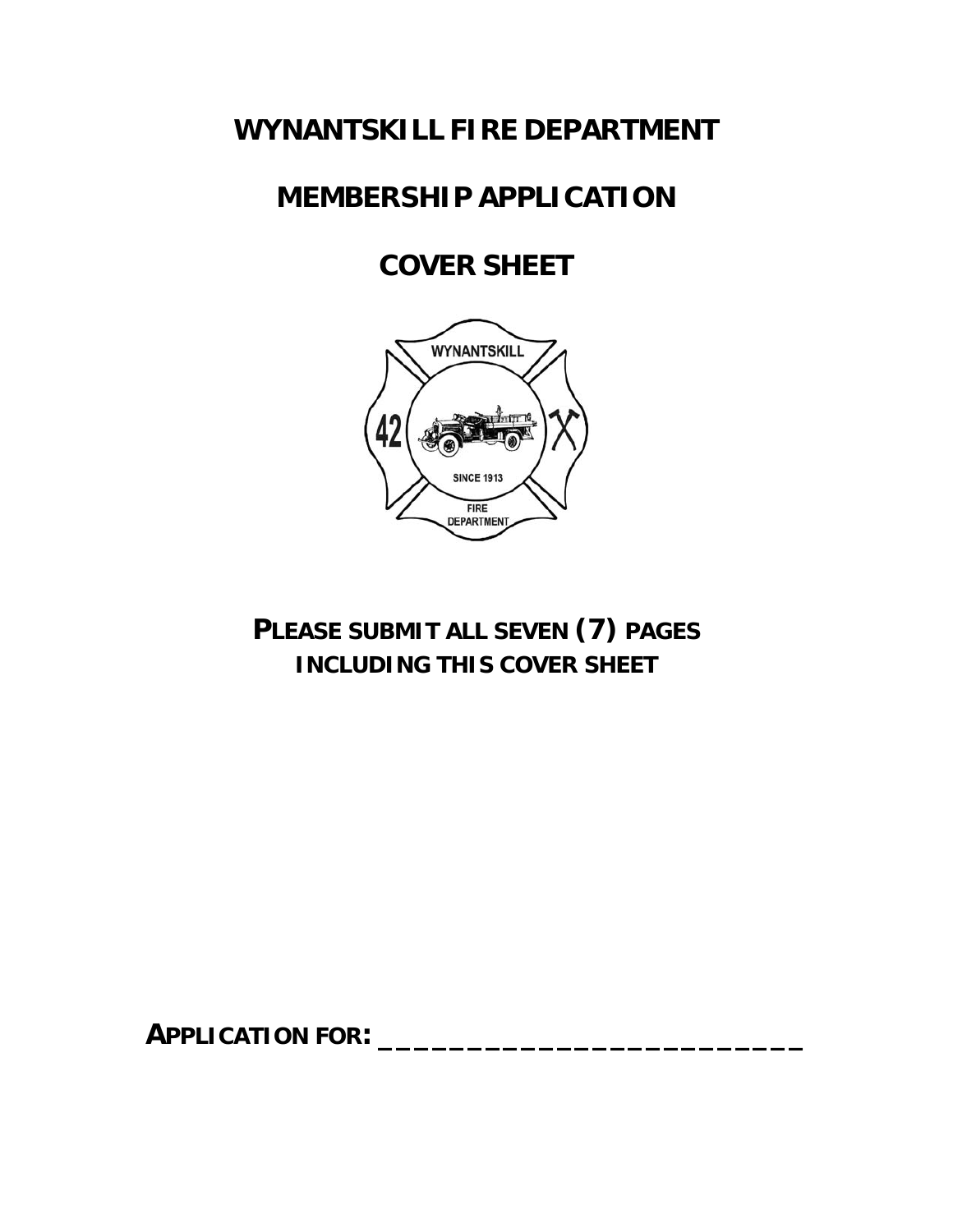## **WYNANTSKILL FIRE DEPARTMENT P.O. BOX 174, WYNANTSKILL, NEW YORK 12198**

### Application for Active Membership

|                                                                                            | Date____________                       |  |  |  |
|--------------------------------------------------------------------------------------------|----------------------------------------|--|--|--|
|                                                                                            |                                        |  |  |  |
|                                                                                            |                                        |  |  |  |
|                                                                                            |                                        |  |  |  |
|                                                                                            | Age $\_\_$                             |  |  |  |
| For applicants over the age of 18:                                                         |                                        |  |  |  |
| Applying for Active Firefighter<br>$\mathsf{L}$                                            |                                        |  |  |  |
| For applicants between the ages of 16 and 18:<br>$\Box$<br>Applying for Junior Firefighter |                                        |  |  |  |
| THERE IS A \$5.00 NON-REFUNDABLE APPLICATION FEE                                           |                                        |  |  |  |
| <b>For Official Use Only</b>                                                               |                                        |  |  |  |
| Orientation Date: _________________                                                        | Secretary ______________________       |  |  |  |
| Second Reading: ______________________________                                             | $\Box$ Approved<br>$\Box$ Not Approved |  |  |  |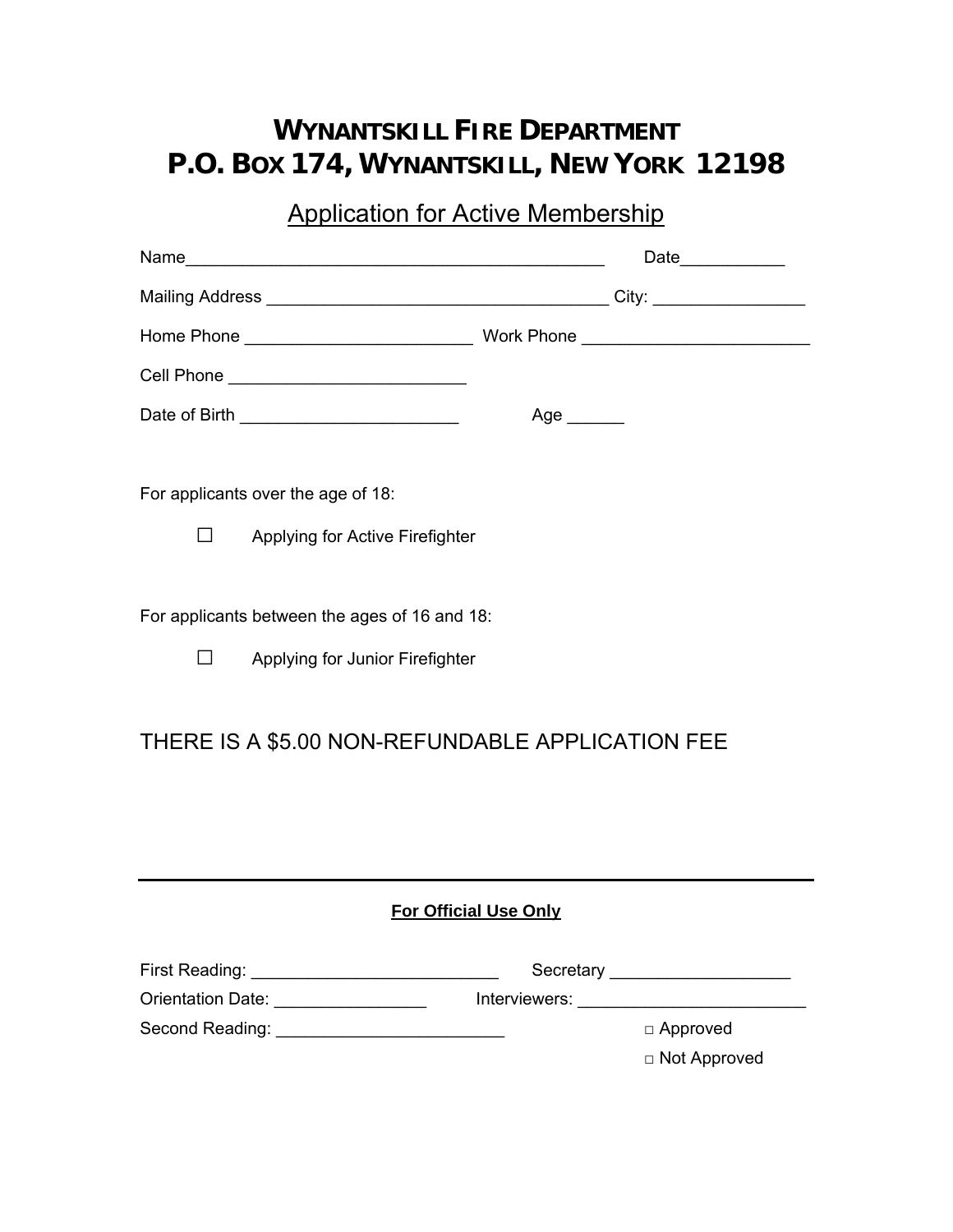| Name:                    |             |                   |
|--------------------------|-------------|-------------------|
| <b>Physical Address:</b> |             | City <sup>-</sup> |
| Home Phone:              | Work Phone: |                   |

- How long have you resided at the above address? \_\_\_\_years and \_\_\_\_ months
- How long have you resided in New York State? \_\_\_\_years and \_\_\_\_ months
- Are you over the age of 18 ?  $\Box$  Yes If No, your current age
- Have you ever been convicted or pled guilty to a felony, misdemeanor, insurance fraud, arson or a reduction of those offenses?  $\Box$  No  $\Box$  Yes If YES, Give details: \_\_\_\_\_\_\_\_\_\_\_\_\_\_\_\_\_\_\_\_\_\_\_\_\_\_\_\_\_\_\_\_\_\_\_\_\_\_\_\_\_\_\_\_\_\_\_\_

\_\_\_\_\_\_\_\_\_\_\_\_\_\_\_\_\_\_\_\_\_\_\_\_\_\_\_\_\_\_\_\_\_\_\_\_\_\_\_\_\_\_\_\_\_\_\_\_\_\_\_\_\_\_\_\_\_\_\_\_\_\_\_\_\_\_\_\_\_\_ \_\_\_\_\_\_\_\_\_\_\_\_\_\_\_\_\_\_\_\_\_\_\_\_\_\_\_\_\_\_\_\_\_\_\_\_\_\_\_\_\_\_\_\_\_\_\_\_\_\_\_\_\_\_\_\_\_\_\_\_\_\_\_\_\_\_\_\_\_\_

• Is there additional information about a change in your name or your use of an assumed name or nickname necessary to enable a check on your eligibility for membership?

□ No □ Yes

If YES, Give details: **West and Security Allengers** of the second second second and the second second second second second second second second second second second second second second second second second second second s

• Please list three personal references other than members of this department whom have known you for at least three years.

\_\_\_\_\_\_\_\_\_\_\_\_\_\_\_\_\_\_\_\_\_\_\_\_\_\_\_\_\_\_\_\_\_\_\_\_\_\_\_\_\_\_\_\_\_\_\_\_\_\_\_\_\_\_\_\_\_\_\_\_\_\_\_\_\_\_\_\_\_\_ \_\_\_\_\_\_\_\_\_\_\_\_\_\_\_\_\_\_\_\_\_\_\_\_\_\_\_\_\_\_\_\_\_\_\_\_\_\_\_\_\_\_\_\_\_\_\_\_\_\_\_\_\_\_\_\_\_\_\_\_\_\_\_\_\_\_\_\_\_\_

| <b>Name</b> | Address | Phone Number |
|-------------|---------|--------------|
|             |         |              |
|             |         |              |
|             |         |              |

• Please list the names of any acquaintances that are members of this department

\_\_\_\_\_\_\_\_\_\_\_\_\_\_\_\_\_ \_\_\_\_\_\_\_\_\_\_\_\_\_\_\_\_\_ \_\_\_\_\_\_\_\_\_\_\_\_\_\_\_\_\_ \_\_\_\_\_\_\_\_\_\_\_\_\_\_\_\_ \_\_\_\_\_\_\_\_\_\_\_\_\_\_\_\_\_ \_\_\_\_\_\_\_\_\_\_\_\_\_\_\_\_\_ \_\_\_\_\_\_\_\_\_\_\_\_\_\_\_\_\_ \_\_\_\_\_\_\_\_\_\_\_\_\_\_\_\_

\_\_\_\_\_\_\_\_\_\_\_\_\_\_\_\_\_ \_\_\_\_\_\_\_\_\_\_\_\_\_\_\_\_\_ \_\_\_\_\_\_\_\_\_\_\_\_\_\_\_\_\_ \_\_\_\_\_\_\_\_\_\_\_\_\_\_\_\_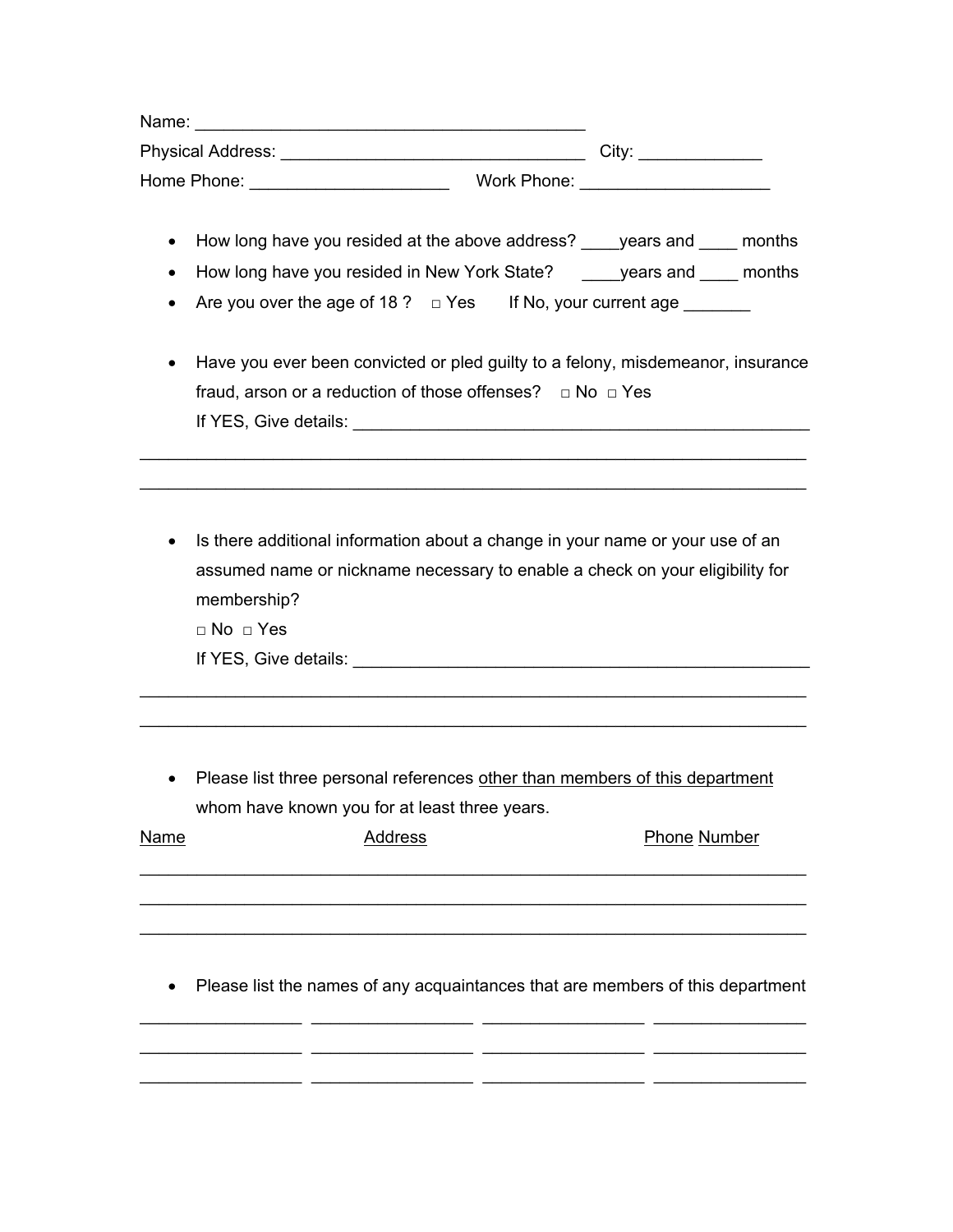| • Are you currently employed?                                      | $\Box$ No $\Box$ Yes |  |  |  |
|--------------------------------------------------------------------|----------------------|--|--|--|
| May we contact your employer for a reference? $\Box$ No $\Box$ Yes |                      |  |  |  |
|                                                                    |                      |  |  |  |
| Phone Number: ________________________ ext. _______                |                      |  |  |  |
|                                                                    |                      |  |  |  |
|                                                                    |                      |  |  |  |
| • EMERGENCY CONTACT                                                |                      |  |  |  |
|                                                                    |                      |  |  |  |
|                                                                    |                      |  |  |  |
|                                                                    |                      |  |  |  |
|                                                                    |                      |  |  |  |
|                                                                    |                      |  |  |  |
| <b>Optional Additional Information</b>                             |                      |  |  |  |
|                                                                    |                      |  |  |  |
|                                                                    |                      |  |  |  |
|                                                                    |                      |  |  |  |
|                                                                    |                      |  |  |  |
|                                                                    |                      |  |  |  |
|                                                                    |                      |  |  |  |
|                                                                    |                      |  |  |  |
|                                                                    |                      |  |  |  |
|                                                                    |                      |  |  |  |
|                                                                    |                      |  |  |  |
|                                                                    |                      |  |  |  |
|                                                                    |                      |  |  |  |
|                                                                    |                      |  |  |  |
|                                                                    |                      |  |  |  |
|                                                                    |                      |  |  |  |
|                                                                    |                      |  |  |  |
|                                                                    |                      |  |  |  |
| <b>Please sign and date</b>                                        |                      |  |  |  |
|                                                                    |                      |  |  |  |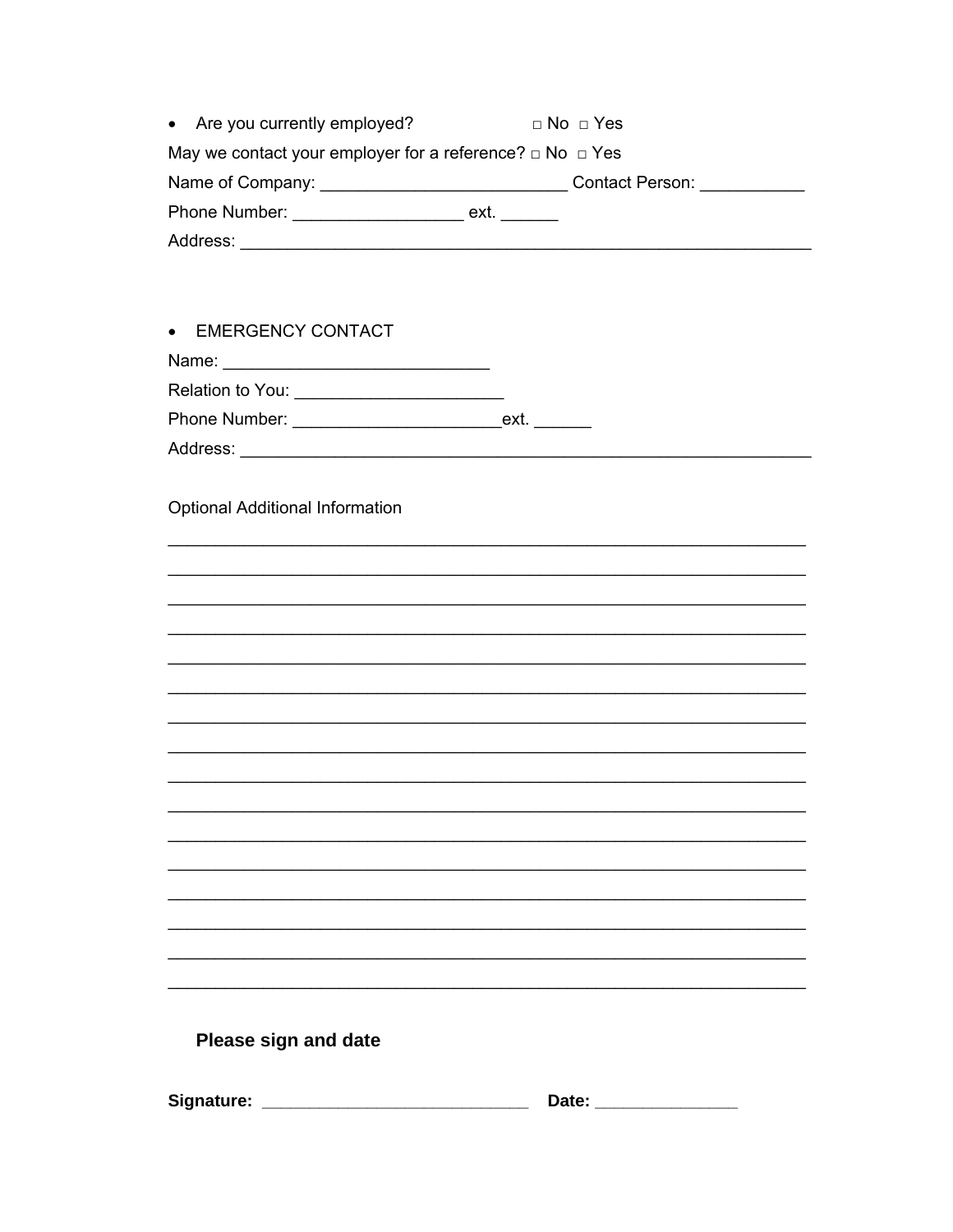**WITHIN THE FREEDOM OF INFORMATION LAW, ALL INFORMATION CONTAINED OR OBTAINED HEREIN WILL REMAIN CONFIDENTIAL AND BE USED ONLY FOR INTERNAL MEMBERSHIP PROCESSING.** 

IN WITNESS WHEREOF, THIS APPLICATION HAS BEEN SUBSCRIBED ON THIS DATE \_\_\_\_\_\_\_\_\_\_\_\_\_\_\_\_\_\_\_\_ BY THE UNDERSIGNED APPLICANT WHO AFFIRMS THAT THE STATEMENTS MADE HEREIN ARE TRUE UNDER THE PENALTIES OF PERJURY.

APPLICANT SIGNATURE: \_\_\_\_\_\_\_\_\_\_\_\_\_\_\_\_\_\_\_\_\_\_\_\_\_\_\_\_\_\_\_\_\_\_\_\_\_\_\_\_\_\_\_\_\_

DATE: \_\_\_\_\_\_\_\_\_\_\_\_\_\_\_\_\_\_\_\_\_\_\_\_\_

WITNESSED BY: The state of the state of the state of the state of the state of the state of the state of the state of the state of the state of the state of the state of the state of the state of the state of the state of

DATE: \_\_\_\_\_\_\_\_\_\_\_\_\_\_\_\_\_\_\_\_\_\_\_\_\_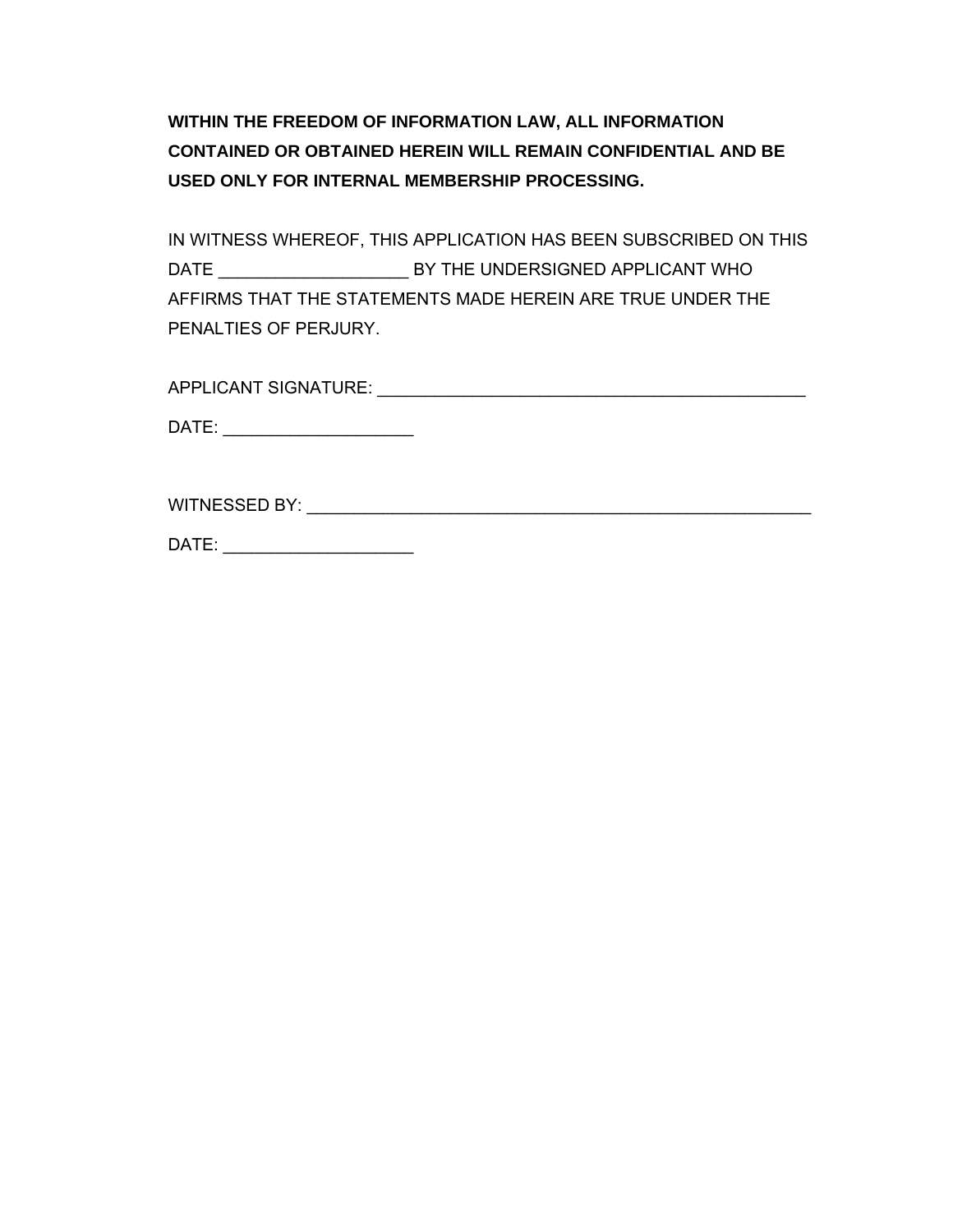#### APPLICANT'S AUTHORIZATION FOR RELEASE OF INFORMATION

In order to confirm the information I supplied on my application for membership with the Wynantskill Fire Department, I authorize all licensing agencies, educational institutions, law enforcement agencies and present and past employers to disclose their relevant records about me to the Wynantskill Fire Department whether the information be of public, private or confidential nature. I also release them from any liability and/or responsibility from doing so.

This authorization, in original copy form, shall be valid for this and any future information, reports or updates that may be requested.

I understand that this form will accompany requests for official documents and confirmations of my credentials.

| Date:<br><u> 1989 - Paris Amerikaanse kommunister († 1908)</u> |  |
|----------------------------------------------------------------|--|